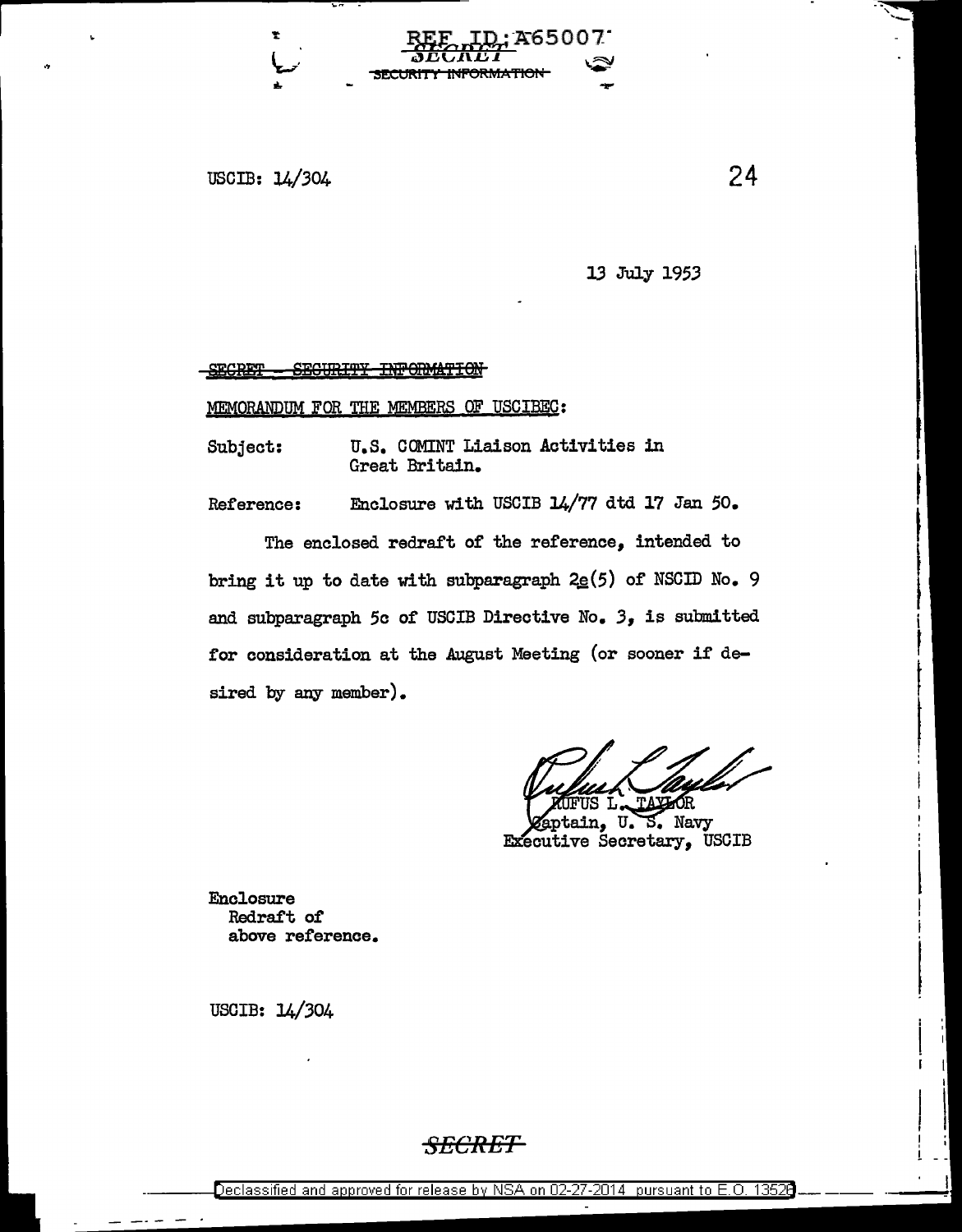# **REF ID:A65007**

#### UNITED STATES COMMUNICATIONS INTELLIGENCE BOARD

#### WASHINGTON 25, D.C.

13 January 1950

T<br>F

ŧ

ŧ.

USCIB DIRECTIVE  $#$ 

United States Communications Intelligence Liaison **Subject:** Genter Activities in Great Britain.

The following policy reference the coordination of communications intelligence liaison in Great Britain is announced.

A Senior Liaison Officer for USCIB (hereinafter designated ı. as "SUSLO") is will be appointed by the Director, National Security <u>Agency with the approval of the majority of USCIB</u> and accredited to the London Sigint Board. In addition to representing the Director, National Security Agency, on matters under his jurisdiction, he will represent USCIB and its members vis a vis the London Sigint Board on all matters pertaining to communications intelligence under the <u>direct jurisdiction of USCIB.</u>

 $2.$ The duties and responsibilities of the SUSLO are herewith defined:

> He will represent USGIB the Director, National Secu $a_{\bullet}$ rity Agency, at the Government Communications Headquarters, will supervise and expedite all routine activities pertaining to British-U.S. liaison relating to communications intelligence under the jurisdiction of Director, National Security Agency, and will make full and regular reports concerning them to USGIB wie the Geerdinater the Director, National Security Agency.

> > **SECRET**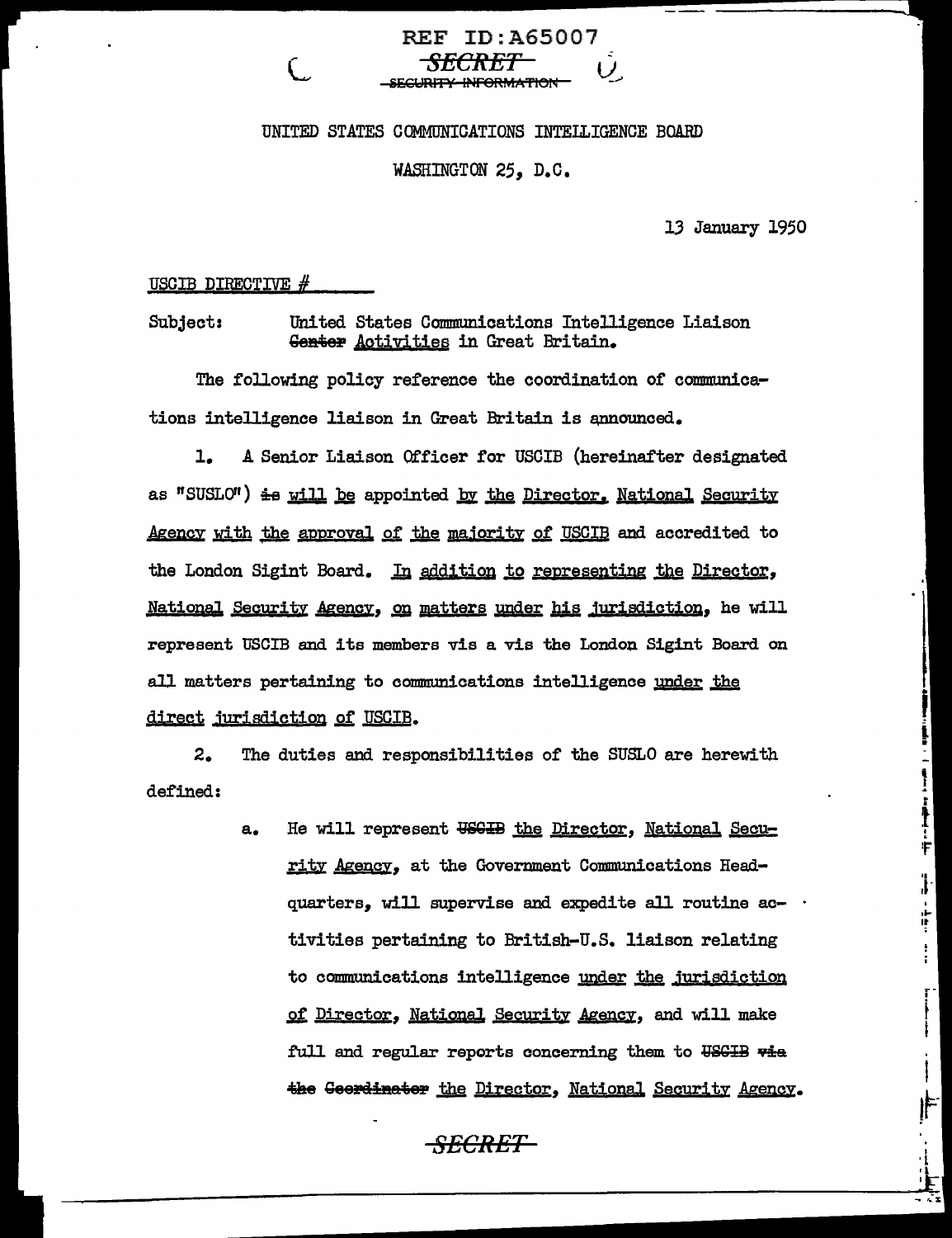13 January 1950

Subject: United States Communications Intelligence Liaison Genter Activities in Great Britain.

> $b_{\bullet}$ He will have jurisdiction over the activities and personnel in Great Britain of the USCIB Liaison Group insofar as USGIB matters under the direct jurisdiction of USCIB are concerned. He will direct such personnel, and will determine and delimit such activities, in accordance with policy communicated to him by USCIB via the Geerdinater Executive Secretary.

5007

<del>INFARMATIA</del>

- USCIB members may obtain freely through the Liaison  $c_{\bullet}$ Group such communications intelligence and technical matters pertaining thereto as may be required by them where such collection and exchange involves no conflict with USCIB policy. After liaison has been established, direct communication between working groups of COMINT agencies may be authorized by the USGIB Coordineter Director, National Security Agency. Nothing contained herein is intended to limit other intelligence activities outside the scope of communications intelli-There will be no unilateral activity concerning gence. communications intelligence.
- d. The general liaison policy of all personnel dealing with communications intelligence in Great Britain will be determined by USCIB, whose ecercinater Executive Secretary will instruct the SUSLO accordingly. No USCIB liaison personnel in Great Britain, however, shall be

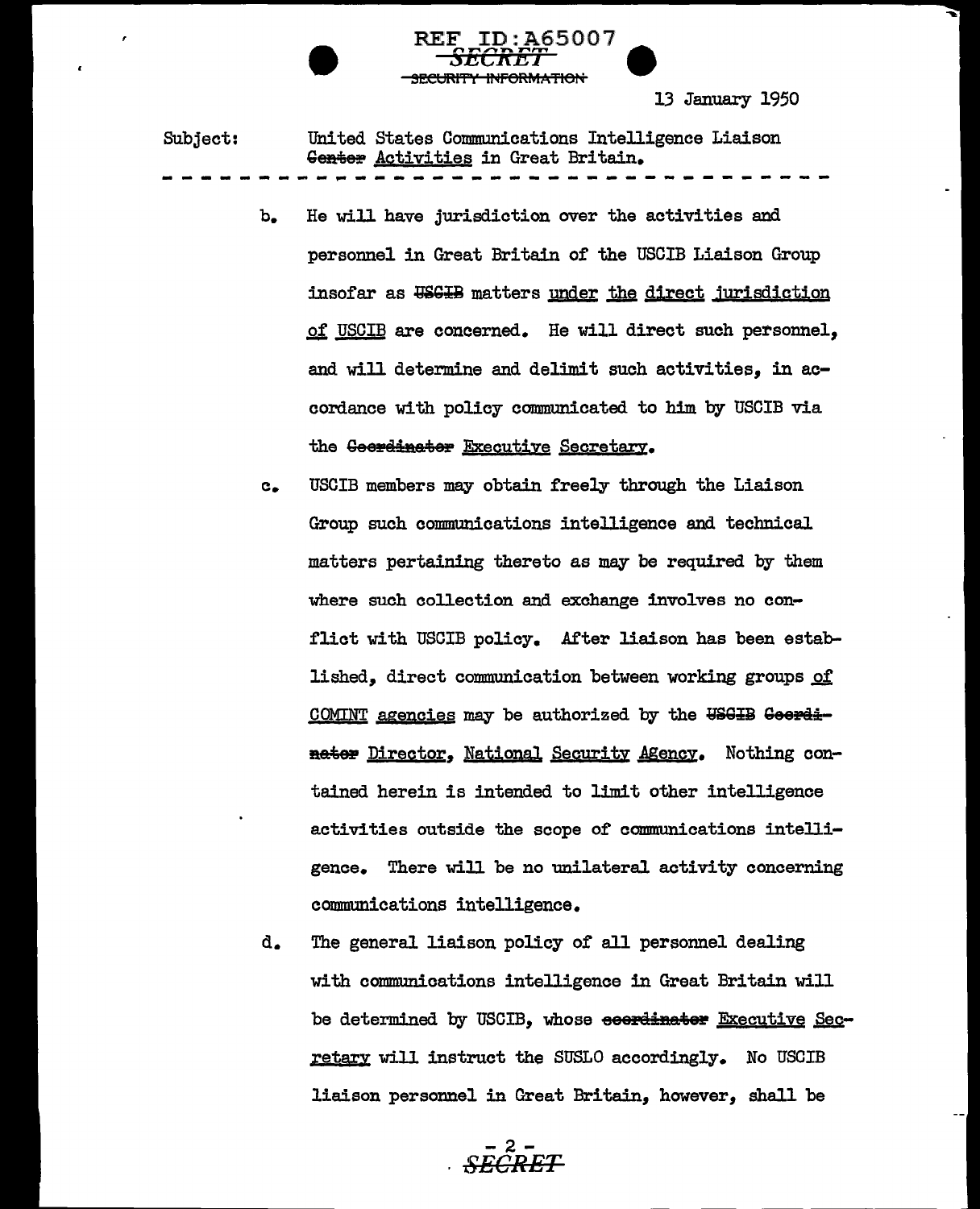

Subject: United States Communications Intelligence Liaison Genter Activities in Great Britain.

> considered exempt from such guidance as the SUSLO may deem necessary.

- The SUSLO will review the intentions and the credentials  $e_{\bullet}$ of any U.S. citizen desiring to have contact or dealings with the Government Communications Headquarters, and will define the scope of such activities in accordance with the instructions of the USGIB Geerdinater Director, National Security Agency.
- USCIB will arrange through appropriate channels that f. the SUSLO and his staff be afforded all necessary facilities such as space, communications channels, and equipment. Such arrangements will be made as will afford the SUSLO, his activities, and his working areas, the maximum security in order that there might be no compromise of communications intelligence matters.
- The SUSLO and those persons under his jurisdiction in  $g_{\bullet}$ USCIB liaison activities will normally be attached tethe American Embassy, Lenden, as assistant Army, Navy, Air Feree, er speeial attaches assigned as part of and attached in the same manner as the liaison activities maintained by the Director, National Security Agency. This attachment is for administrative purposes. In

 $-3-$ 

### <del>SECRET</del>